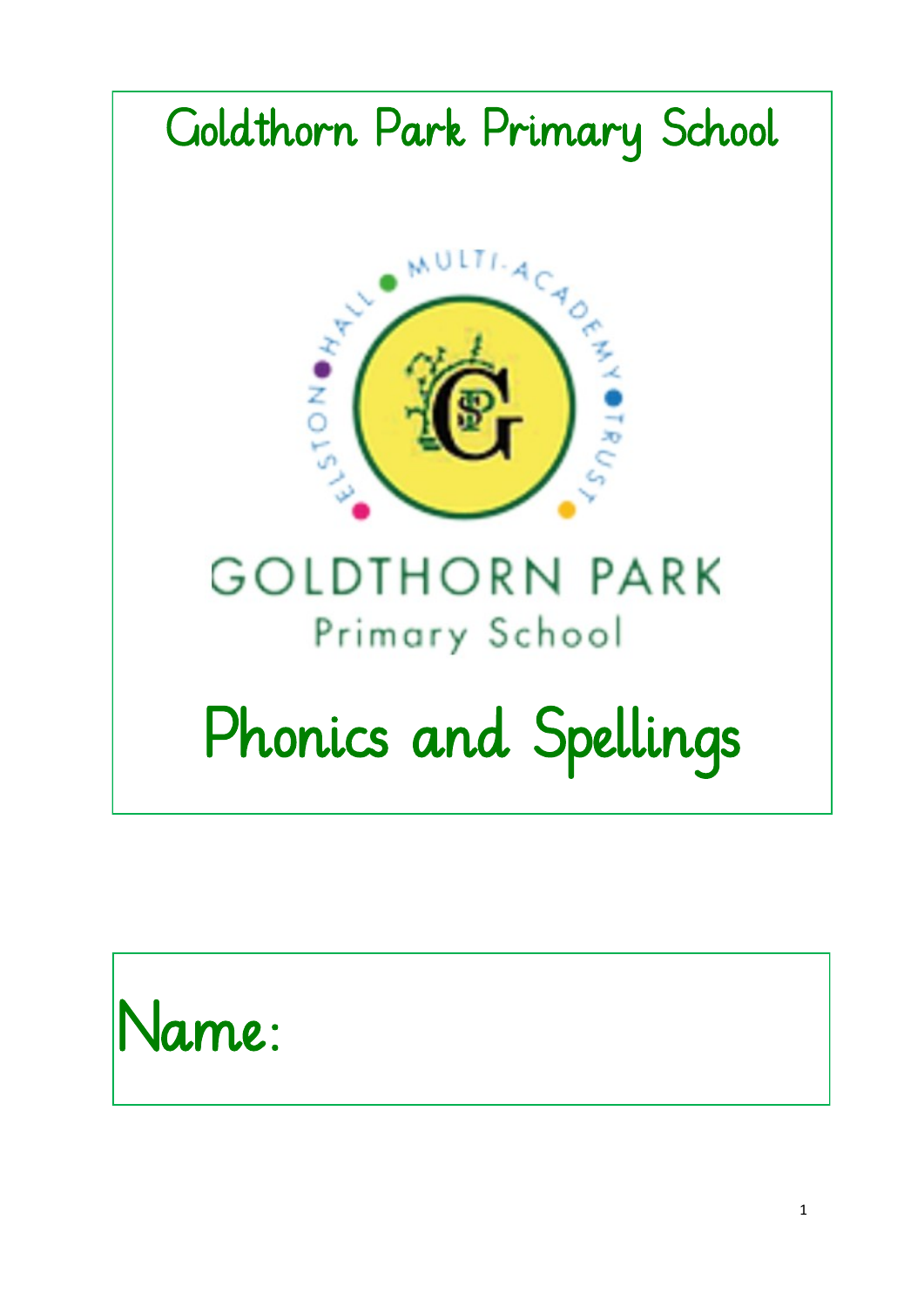#### Autumn Term phonemes

| S | $\boldsymbol{a}$ | t   | p                                          |             | n            |
|---|------------------|-----|--------------------------------------------|-------------|--------------|
| m |                  | d g | $\overline{\mathbf{o}}$                    | $\mathsf C$ | $\mathbf{k}$ |
|   | $ck$ $e$ $u$     |     |                                            | r h         | $\mathbf b$  |
|   | f f f  l         |     | $\lfloor \lfloor \cdot \rfloor \rfloor$ ss |             |              |

Practise listening, saying and recognising these phonemes.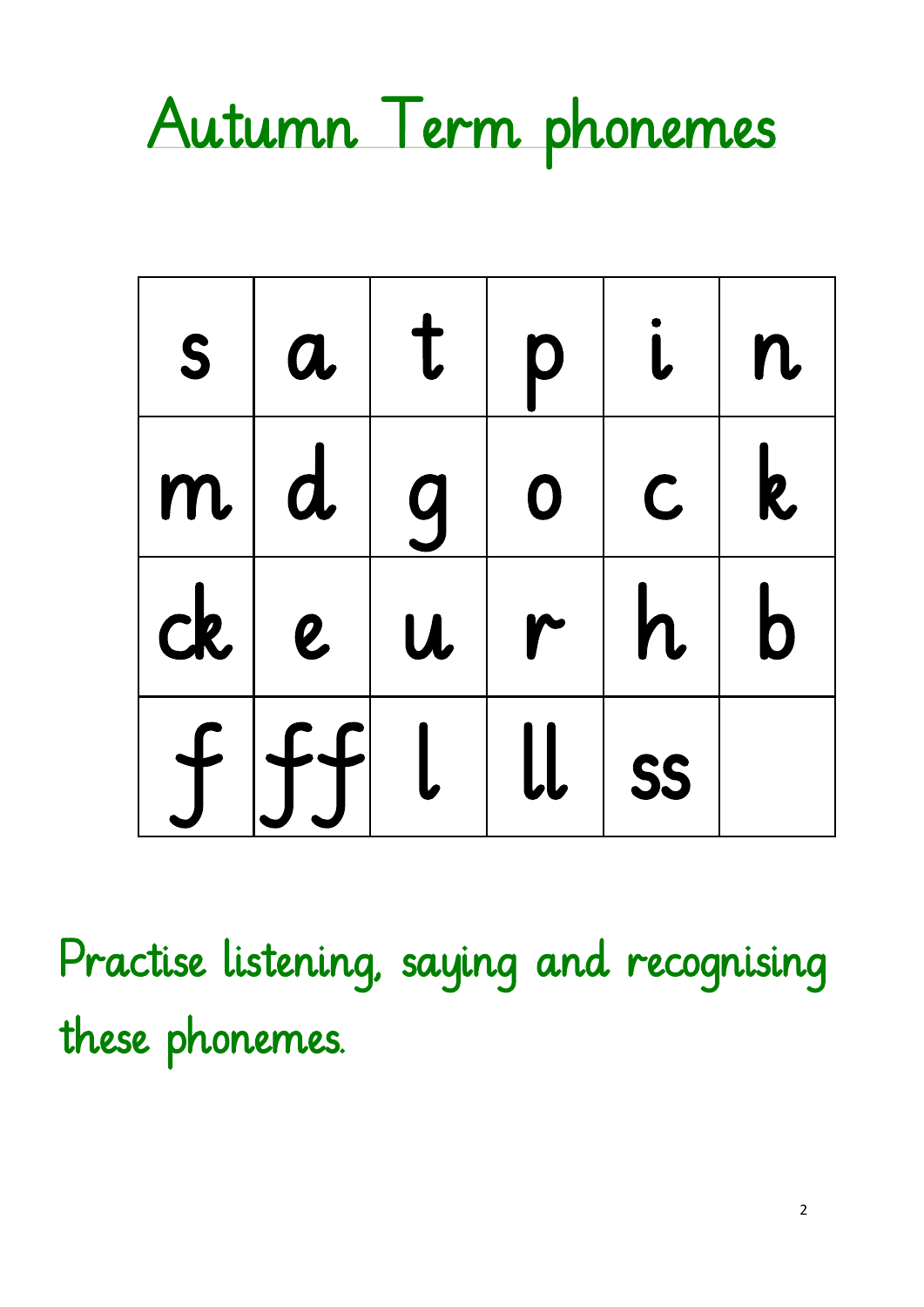## Practise saying and forming these phonemes.

| S                | $\vec{S}$           |  |
|------------------|---------------------|--|
| $\boldsymbol{a}$ | ä                   |  |
| t                | $\ddot{\mathsf{t}}$ |  |
| p                | P                   |  |
|                  | 1                   |  |
| n                | m                   |  |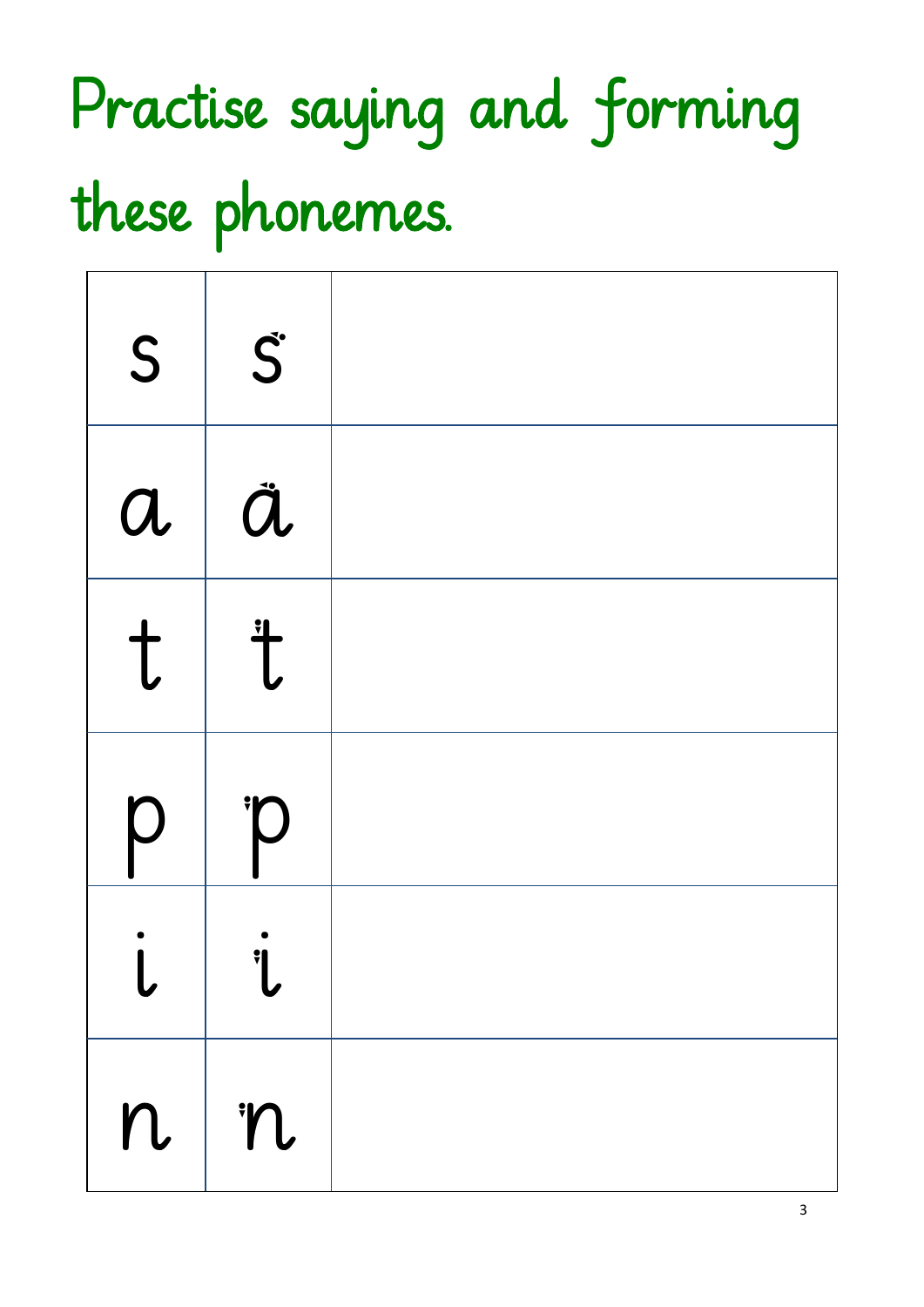# What is the initial phoneme? Can you think of any other items?

| $\vec{S}$            |                                                       | <u>nake</u> | <b>THE</b><br>un |
|----------------------|-------------------------------------------------------|-------------|------------------|
| $\ddot{\mathcal{a}}$ | $\mathbb{Q}_\nu$                                      | nt          | -pple            |
| $\ddot{\mathsf{t}}$  | $\begin{array}{c}\n\vdots \\ \downarrow\n\end{array}$ | ap          | 10<br>en         |
| $\overline{p}$       |                                                       | en          | ig               |
| $\ddot{\mathbf{i}}$  | $\ddot{\psi}$                                         | gloo        | nsect            |
| n                    | ft.                                                   | _et         | _est             |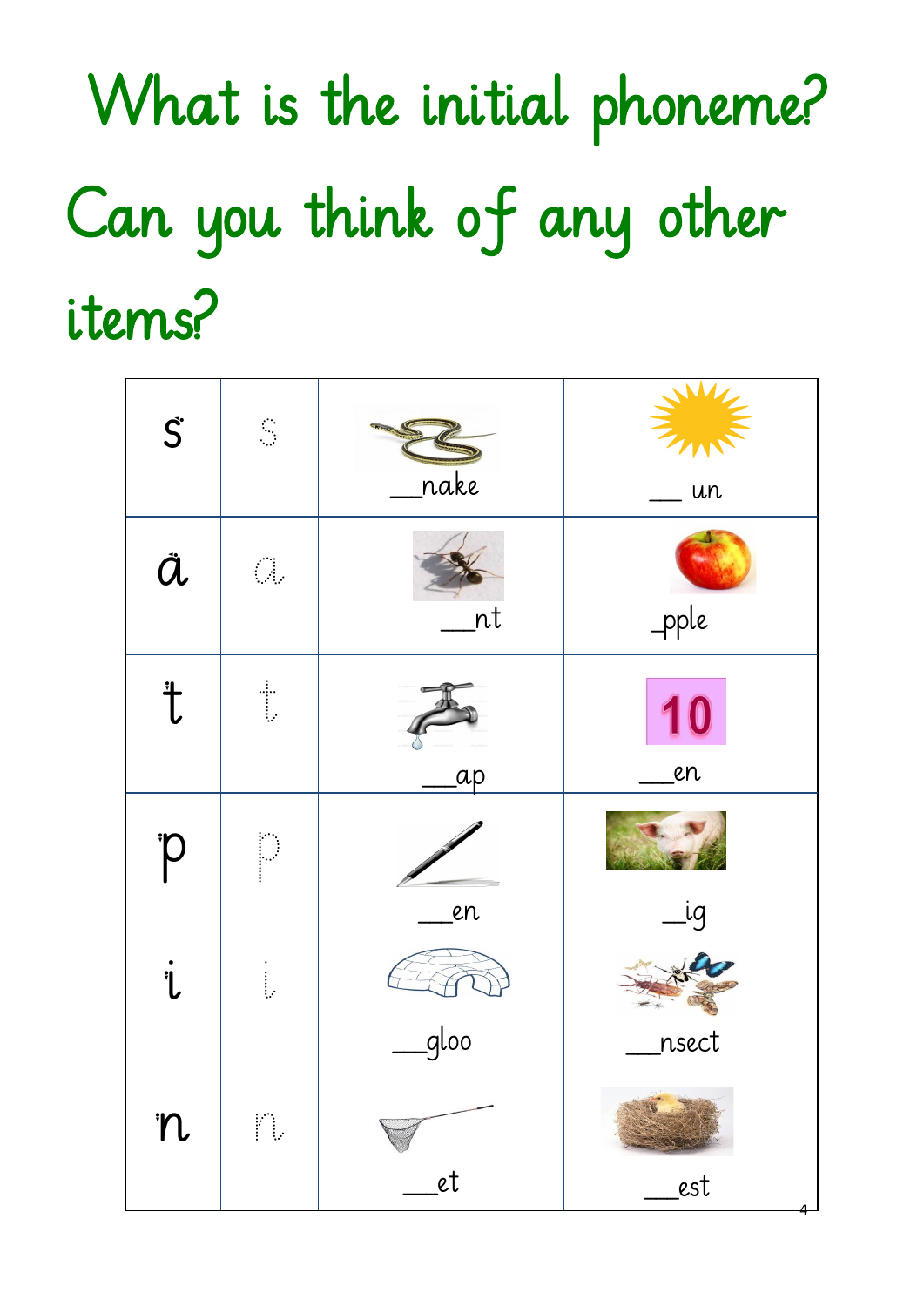| sit | sip | sat |
|-----|-----|-----|
| ant | at  | an  |
| tip | tap | tin |
| pat | pin | pit |
| U U | 1.5 | it  |
| nip | net | nit |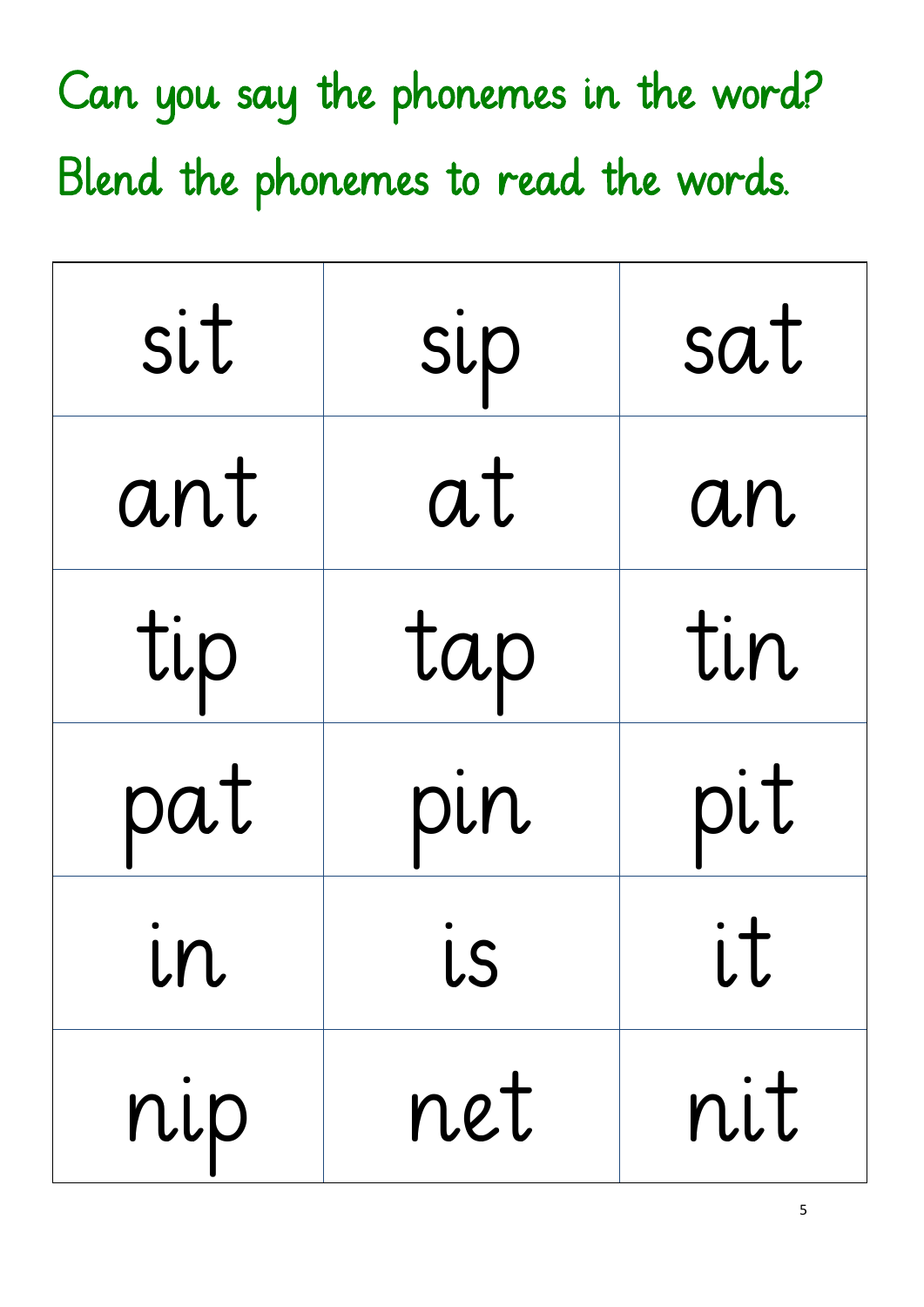## Practise saying and forming these phonemes.

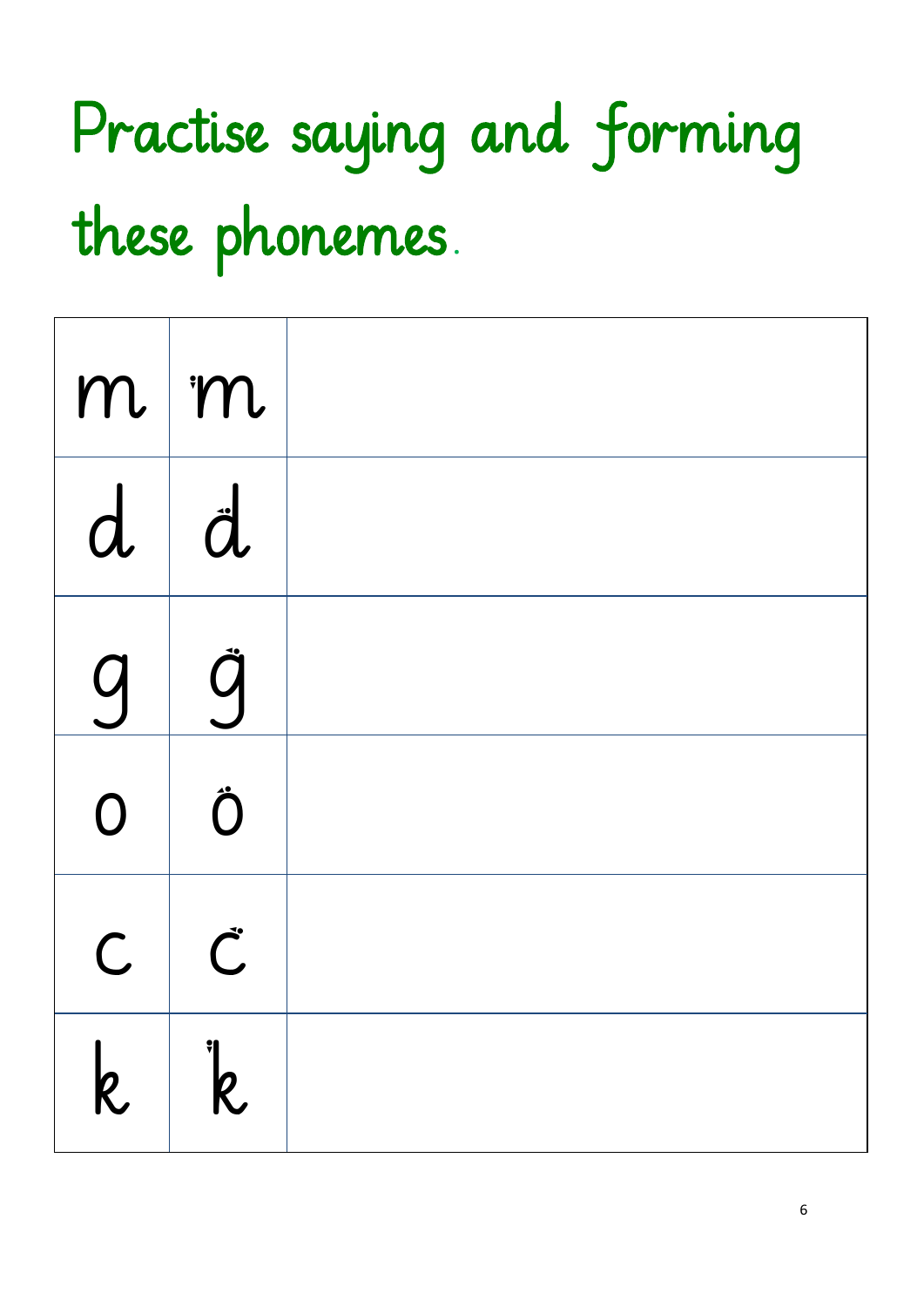What is the initial phoneme? Can you think of any other items?

| m                       | m            | _at         | _an                                                                            |
|-------------------------|--------------|-------------|--------------------------------------------------------------------------------|
| $\ddot{a}$              | d            | <u>.0q</u>  | _uck                                                                           |
| ğ                       |              | ESE<br>_ate | _irl                                                                           |
| Ö                       | $\mathbb{C}$ | range       | $\left(\begin{matrix} 0 & 0 \\ 0 & 0 \end{matrix}\right)$<br><sub>ctopus</sub> |
| $\mathring{\mathsf{C}}$ | $\mathbb{C}$ | _at         | _up                                                                            |
| $\overline{k}$          |              | ite         | ey                                                                             |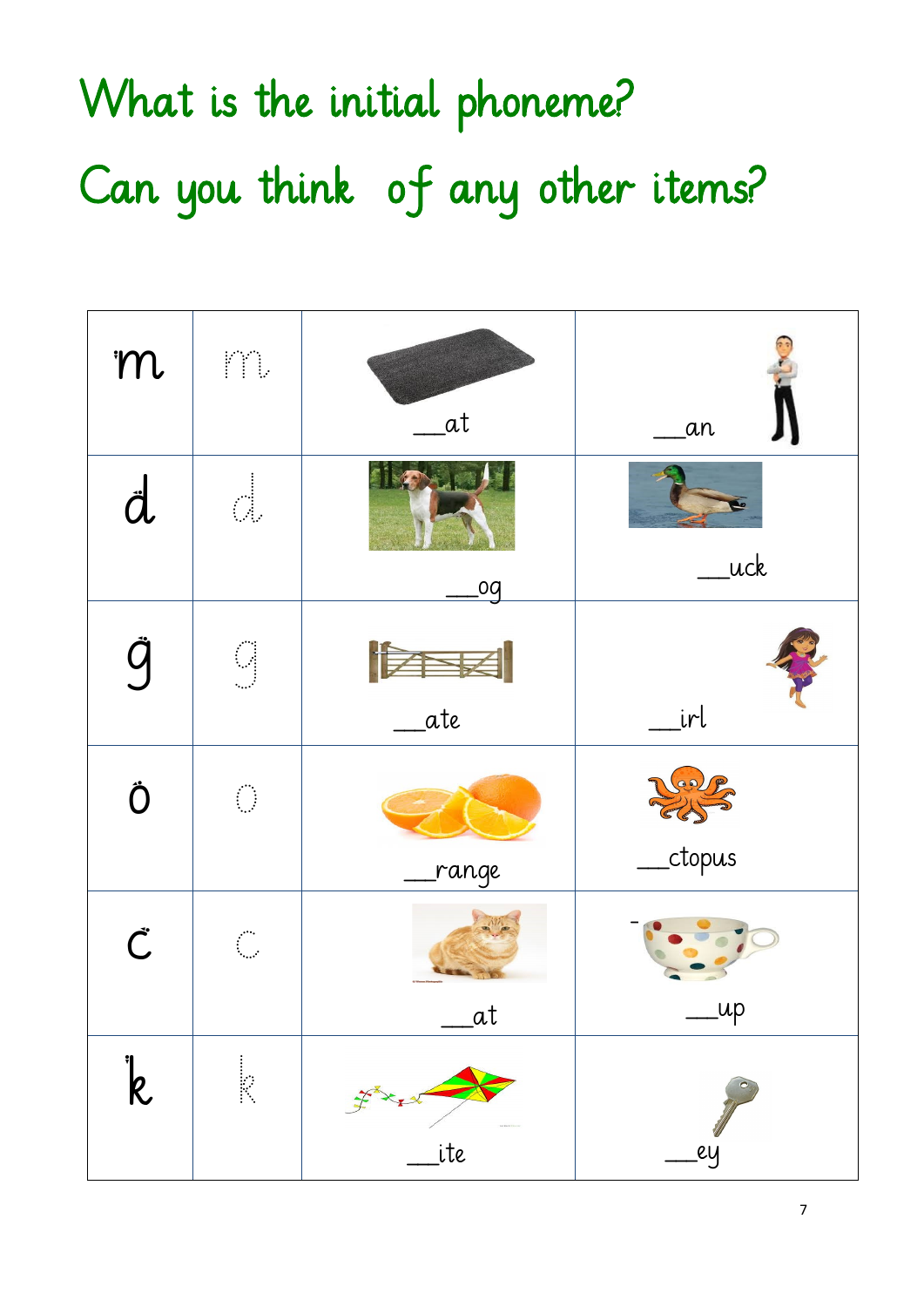| at   | mop | man    |
|------|-----|--------|
| dog  | dig | dot    |
| got  | get | qas    |
| on   | old | $0+$   |
| CU l | CUP | $\cup$ |
| kit  | key | Ken    |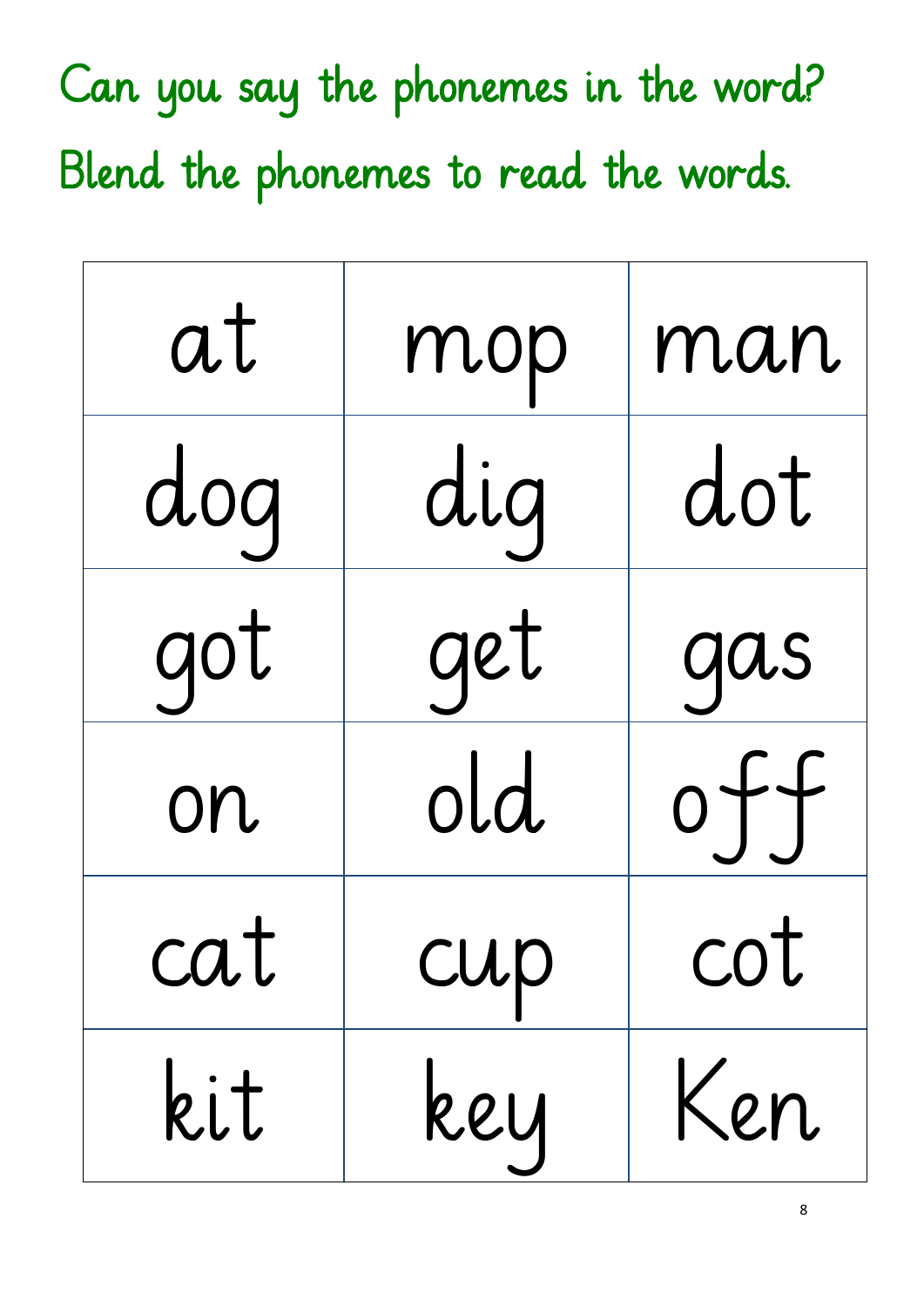#### Practise saying and forming these phonemes

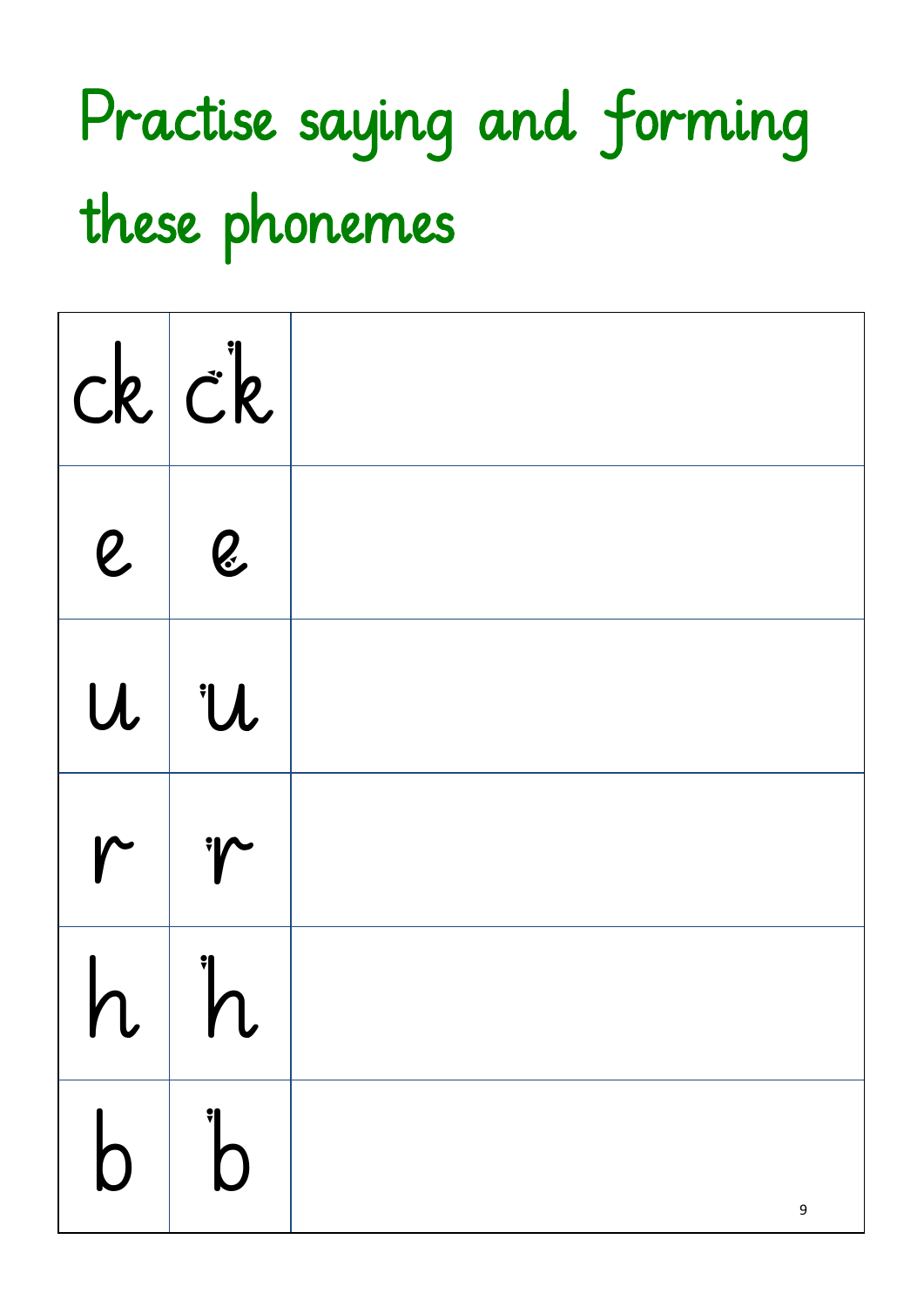What is the initial phoneme? Can you think of any other items?

| $c\,$       | <b>CR</b>                        |               |          |
|-------------|----------------------------------|---------------|----------|
|             |                                  | clo           | du       |
| Q           |                                  |               |          |
|             |                                  | -99           | _lephant |
| U           | $\bigcup_{\alpha\in\mathcal{A}}$ |               |          |
|             |                                  | mbrella       | $s_n$    |
| <i>'r</i>   | $\mathbb{R}^n$                   |               |          |
|             |                                  | <sub>ed</sub> | _ug      |
| h           |                                  | a Ta          |          |
|             |                                  | <u>at</u>     | en       |
| $\mathsf D$ |                                  |               |          |
|             |                                  | at            | įn       |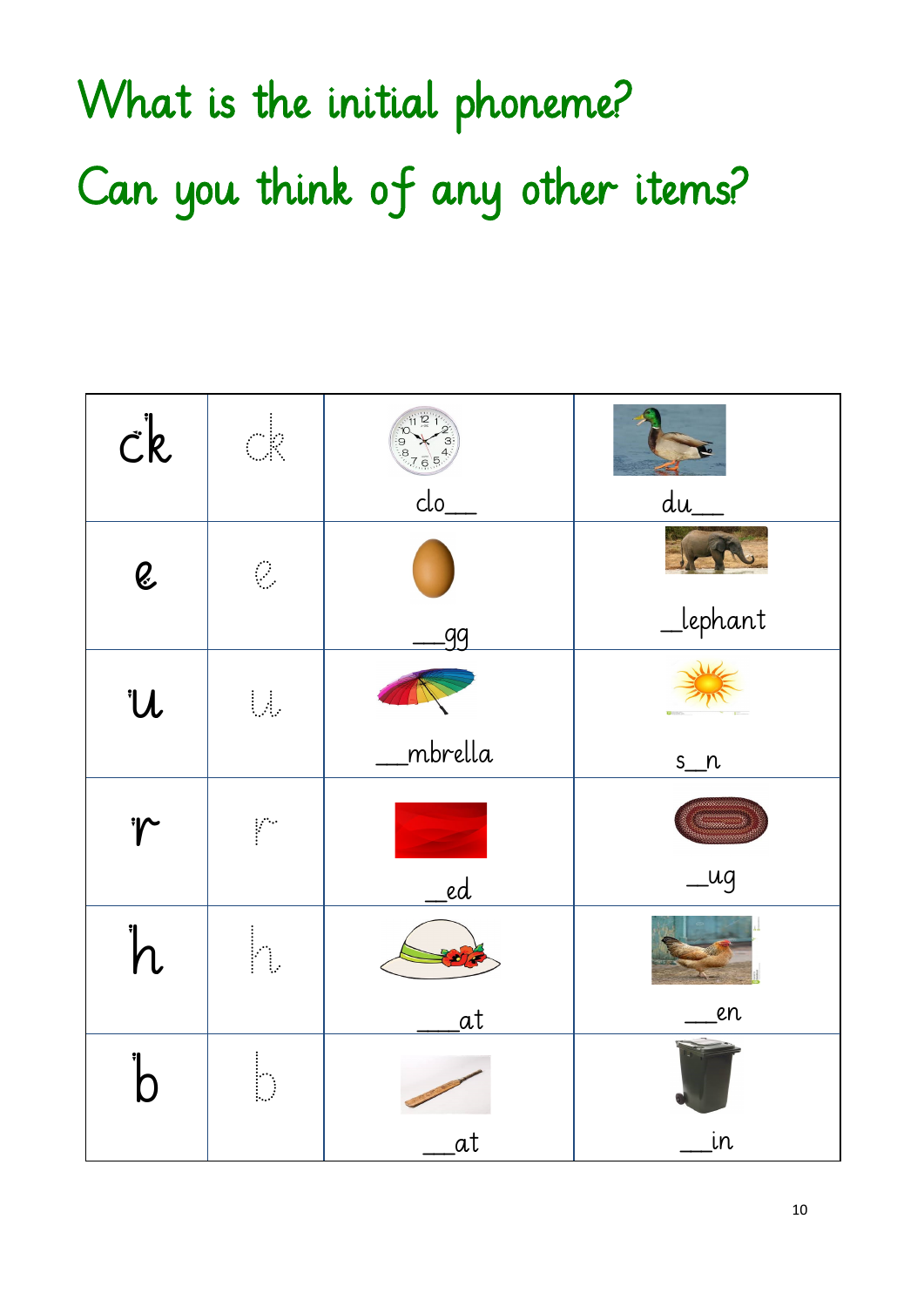| duck luck |     | tuck  |
|-----------|-----|-------|
| egg       | pet | wet   |
| up        | bun | sun   |
| rip       | red | rug   |
| rleri     | nop | ria i |
| bat       | bin | bit   |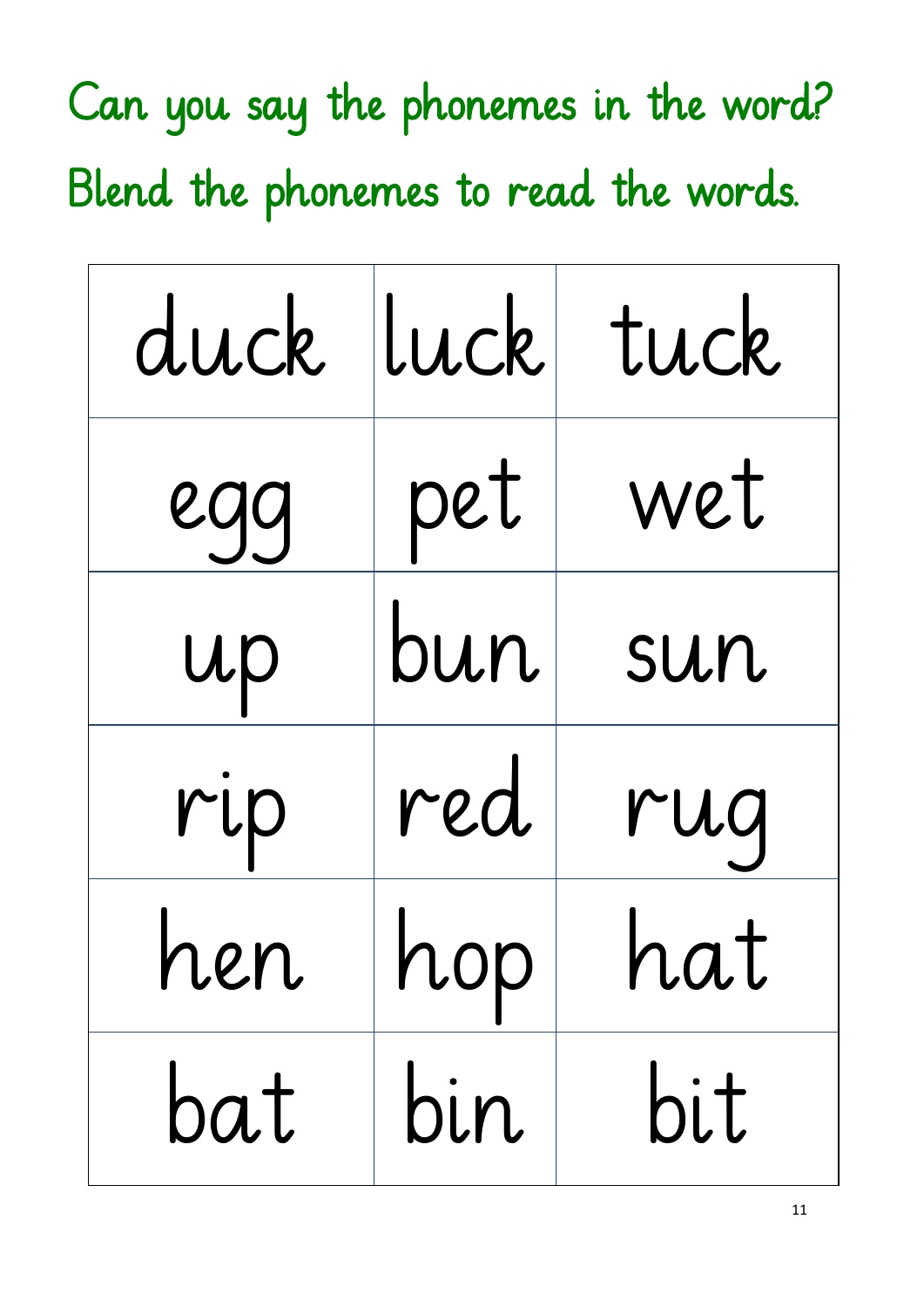#### Practise saying and forming these Phonemes.

| ff        | $\int \int \vec{f}$ |  |
|-----------|---------------------|--|
|           |                     |  |
| $\bigcup$ | $\bigcup$           |  |
| SS        | SS®                 |  |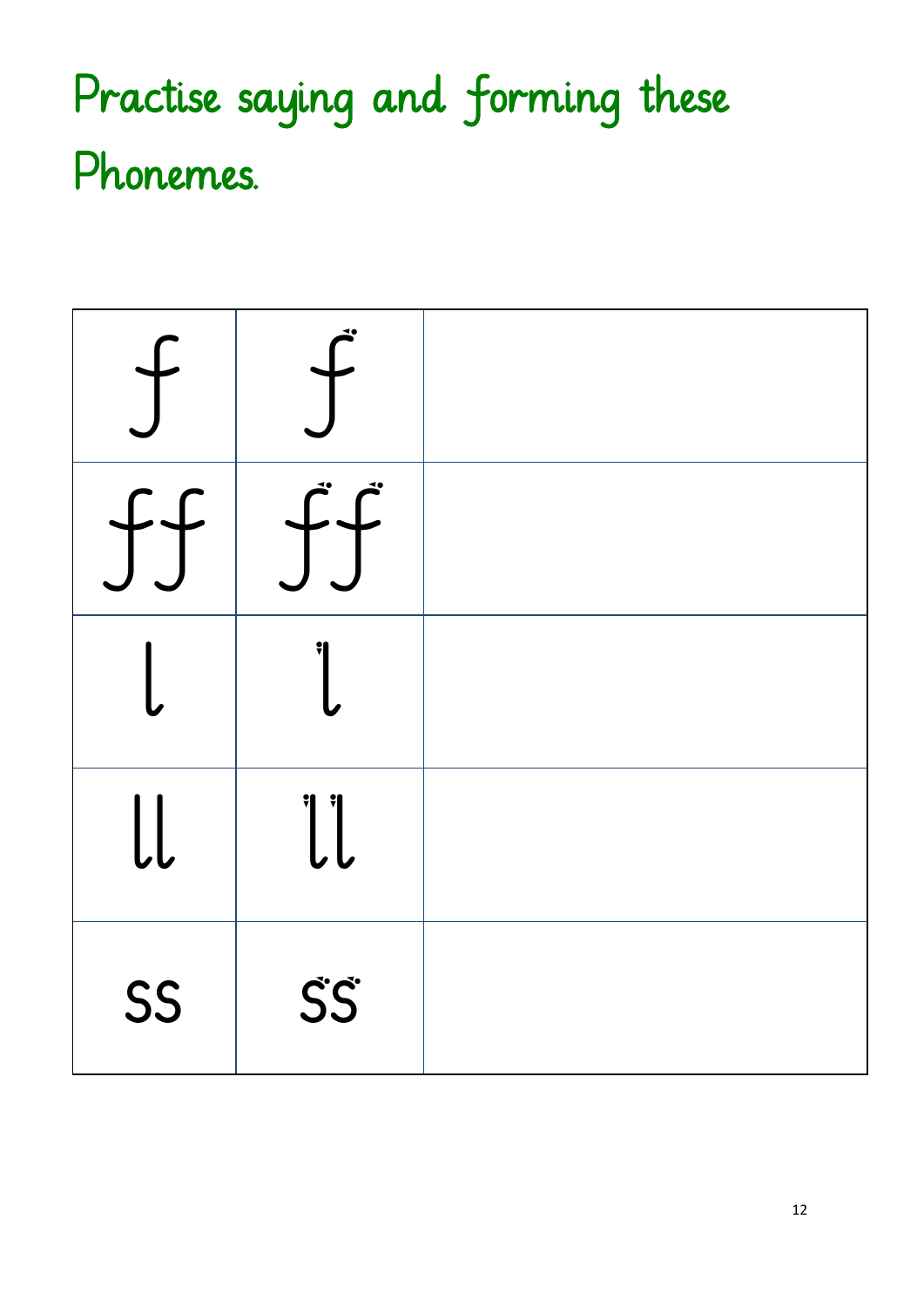What is the initial phoneme? Can you think of any other items?

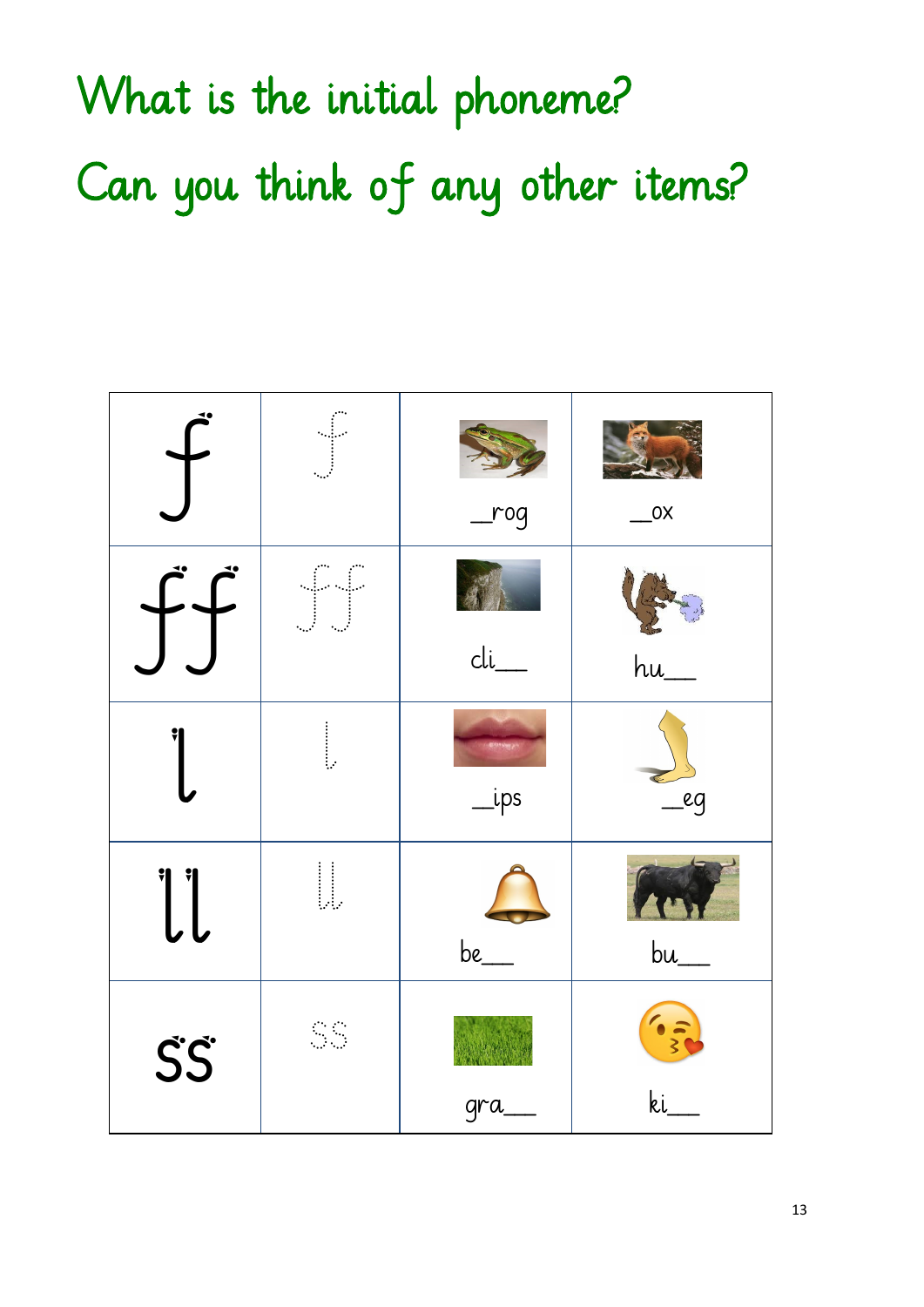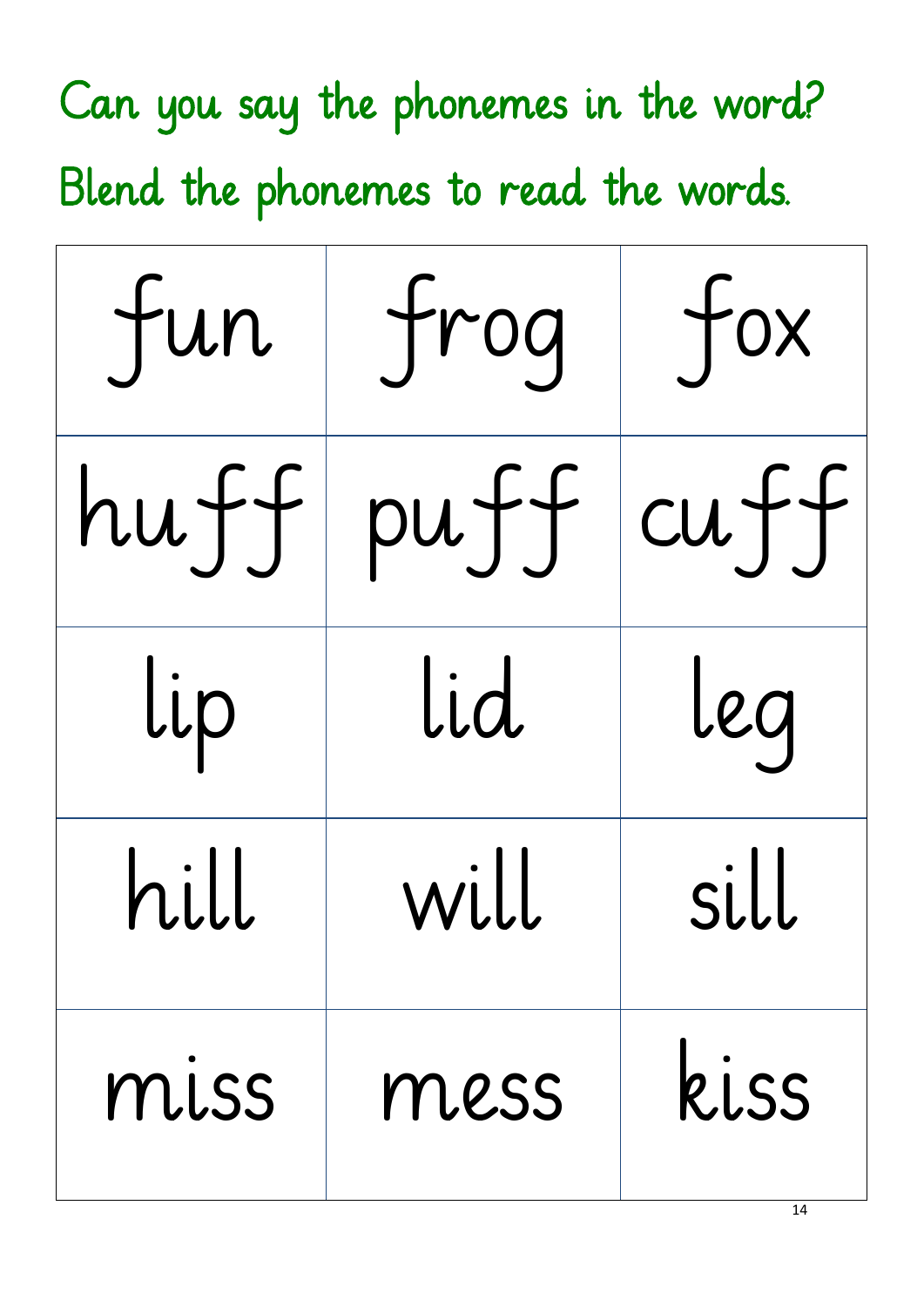#### Common exception words

Can you read these words by sight?

|        | my        |
|--------|-----------|
| he     | into      |
| she    | the       |
| We     | to        |
| 1 I LC | r lU      |
| be     | <b>go</b> |